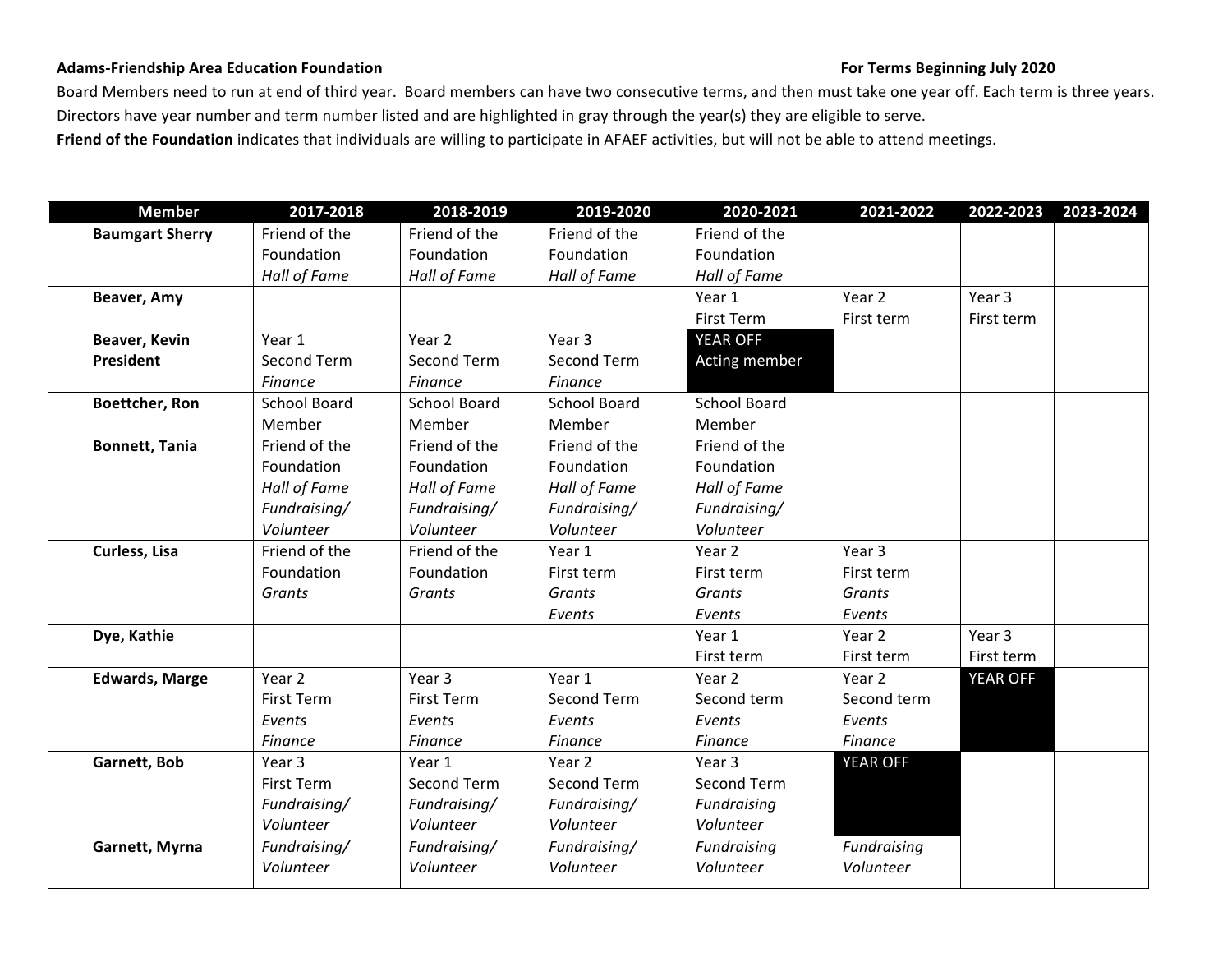| <b>Member</b>         | 2017-2018          | 2018-2019          | 2019-2020          | 2020-2021        | 2021-2022  | 2022-2023        | 2023-2024 |
|-----------------------|--------------------|--------------------|--------------------|------------------|------------|------------------|-----------|
| Goodhue, Bob          | Friend of the      | Friend of the      | Friend of the      | Friend of the    |            |                  |           |
|                       | Foundation         | Foundation         | Foundation         | Foundation       |            |                  |           |
|                       | Events             | Events             | Events             | Events           |            |                  |           |
| Hammond, Dawn         | Year 2             | Year 3             | Resigned           |                  |            |                  |           |
|                       | <b>First Term</b>  | <b>First Term</b>  |                    |                  |            |                  |           |
|                       | <b>Ed Grants</b>   | <b>Ed Grants</b>   |                    |                  |            |                  |           |
| Hauswald, Maureen     | Friend of the      | Friend of the      | Friend of the      | Friend of the    |            |                  |           |
|                       | Foundation         | Foundation         | Foundation         | Foundation       |            |                  |           |
|                       | PR/Hall of Fame    | PR/Hall of Fame    | PR/Hall of Fame    | PR/Hall of Fame  |            |                  |           |
|                       | Historian          | Historian          |                    |                  |            |                  |           |
| <b>Hillert, Marty</b> | Friend of the      | Friend of the      | Friend of the      | Friend of the    |            |                  |           |
|                       | Foundation         | Foundation         | Foundation         | Foundation       |            |                  |           |
|                       | Hall of Fame       | Hall of Fame       | Hall of Fame       | Hall of Fame     |            |                  |           |
|                       | Events             | Events             | Events             | Events           |            |                  |           |
| Hoernke, Aaron        |                    | Year 1             | Year 2             | Year 3           |            |                  |           |
|                       |                    | <b>First Term</b>  | <b>First Term</b>  | First term       |            |                  |           |
|                       |                    | Finance            | <b>Finance</b>     | finance          |            |                  |           |
| Hohenstein, Jason     | Finance            | Finance            | Finance            | Finance          |            |                  |           |
| Holmes, Crystal       | Friend of the      | Friend of the      | Friend of the      | Friend of the    |            |                  |           |
|                       | Foundation         | Foundation         | Foundation         | Foundation       |            |                  |           |
|                       | Grants             | Grants             | Grants             | Grants           |            |                  |           |
| Hover, Karen          | Friend of the      | Friend of the      | Friend of the      | Friend of the    |            |                  |           |
|                       | Foundation         | Foundation         | Foundation         | Foundation       |            |                  |           |
|                       | Hall of Fame       | Hall of Fame       | Hall of Fame       | Hall of Fame     |            |                  |           |
| Hovorka, Darlene      | Year1              | Year 2             | Year 3             | <b>YEAR OFF</b>  |            |                  |           |
| <b>Secretary</b>      | <b>Second Term</b> | <b>Second Term</b> | <b>Second Term</b> | Appointed        |            |                  |           |
|                       | Events             | Events             | Events             | Assistant        |            |                  |           |
|                       |                    |                    |                    | Secretary        |            |                  |           |
| Inda, Laurie          |                    |                    | Year 1             | Year 2           |            |                  |           |
|                       |                    |                    | First Term         | First Term       |            |                  |           |
|                       |                    |                    | Events             | Secretary        |            |                  |           |
|                       |                    |                    |                    | Events           |            |                  |           |
| Janssen, Carole       | Hall of Fame       | Hall of Fame       | Hall of Fame       | Hall of Fame     |            |                  |           |
| Janssen, Martin       | Hall of Fame       | Hall of Fame       | Hall of Fame       | Hall of Fame     |            |                  |           |
| Johnson, Dana         | Year 2             | Year 3             | YEAR OFF           | Year 1           | Year 2     | Year 3           |           |
|                       | Second Term        | Second Term        |                    | First term       | First term | First term       |           |
|                       | <b>Ed Grants</b>   | <b>Ed Grants</b>   | <b>Ed Grants</b>   | <b>Ed Grants</b> | Ed grants  | <b>Ed Grants</b> |           |
|                       |                    |                    |                    |                  |            |                  |           |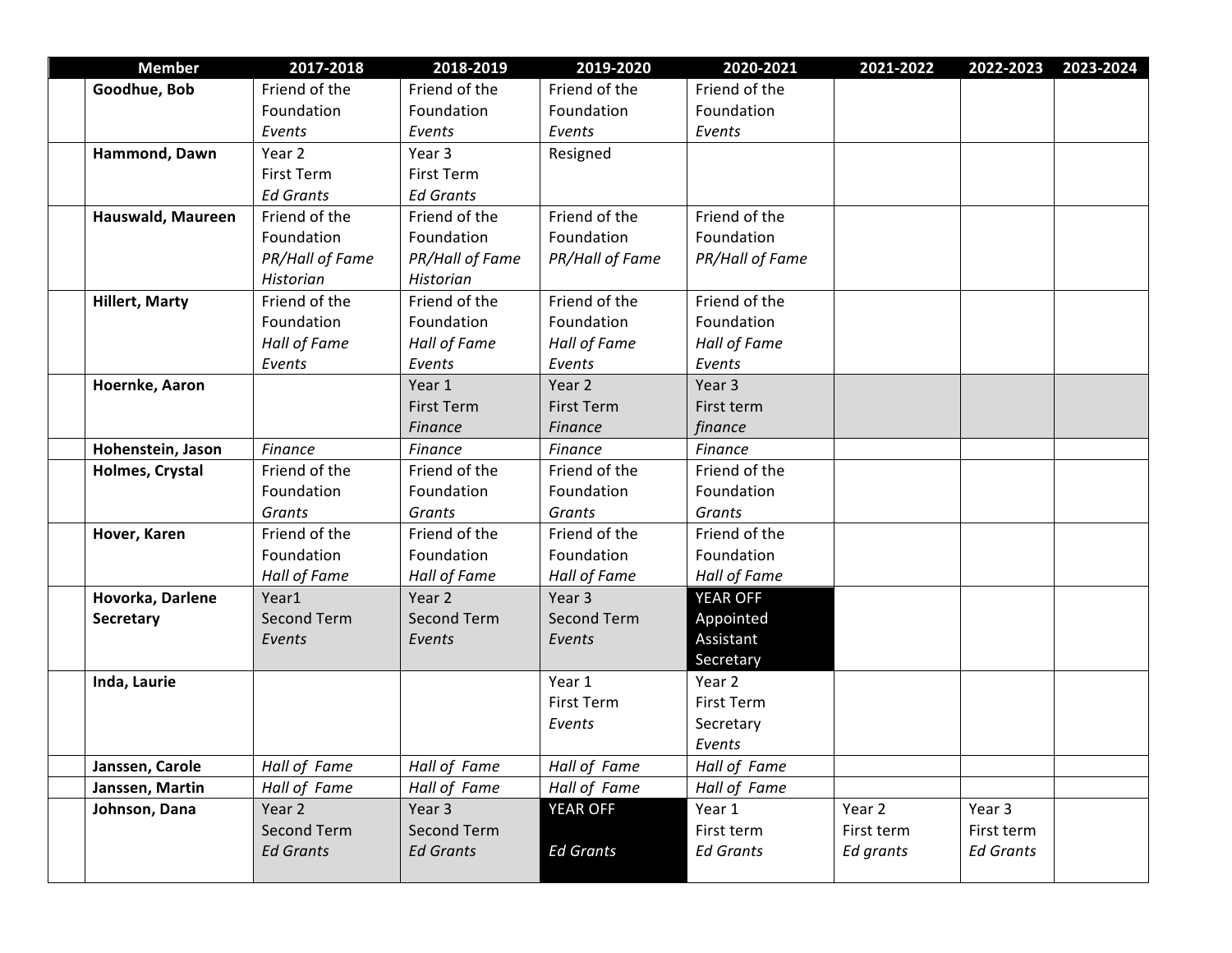| <b>Member</b>         | 2017-2018             | 2018-2019             | 2019-2020             | 2020-2021             | 2021-2022      | 2022-2023  | 2023-2024 |
|-----------------------|-----------------------|-----------------------|-----------------------|-----------------------|----------------|------------|-----------|
| Johnson, Kelsey*      | Friend of the         | Friend of the         | Friend of the         | Friend of the         |                |            |           |
|                       | Foundation            | Foundation            | Foundation            | Foundation            |                |            |           |
| Jones, John           | Year 3                | Year 1                | Year 2                | Year 3                | YEAR OFF       |            |           |
| <b>Vice-President</b> | <b>First Term</b>     | <b>Second Term</b>    | <b>Second Term</b>    | <b>Second Term</b>    |                |            |           |
|                       | <b>Finance</b>        | <b>Finance</b>        | Finance               | Finance               |                |            |           |
| Kelly, Celine         | Friend of the         | Friend of the         | Friend of the         | Friend of the         |                |            |           |
|                       | Foundation            | Foundation            | Foundation            | Foundation            |                |            |           |
| Klaus, Allan          | Fundraising/          | Fundraising/          | Fundraising/          | Year 1                | Year 2         | Year 3     |           |
|                       | Volunteer             | Volunteer             | Volunteer             | <b>First Term</b>     | First term     | First term |           |
|                       | Finance               | <b>Finance</b>        | Finance               | finance               | <b>Finance</b> | Finance    |           |
| Klein, Sue            | Friend of the         | Friend of the         | Friend of the         | Friend of the         |                |            |           |
|                       | Foundation            | Foundation            | Foundation            | Foundation            |                |            |           |
|                       | Grants                | Grants                | Grants                | Grants                |                |            |           |
| Klicko, Marcia        | Year 1                | Year 2                | Year 3                | <b>YEAR OFF</b>       |                |            |           |
|                       | <b>Second Term</b>    | <b>Second Term</b>    | <b>Second Term</b>    |                       |                |            |           |
|                       | <b>Ed Grants</b>      | <b>Ed Grants</b>      | <b>Ed Grants</b>      |                       |                |            |           |
| LeRoy, Judy           | Year 3                | Year 1                | Year 2                | Year 3                | YEAR OFF       |            |           |
|                       | <b>First Term</b>     | <b>Second Term</b>    | <b>Second Term</b>    | Second term           |                |            |           |
| Lysy, Verla           | Life Member           | Life Member           | Life Member           | Life Member           |                |            |           |
| Machan, Linda         | PR                    | PR                    | PR                    | PR                    |                |            |           |
|                       | Events                | Events                | Events                | Events                |                |            |           |
| Machan, Tom           | Events                | Events                | Events                | Events                |                |            |           |
| Moore, Kevin          | <b>AFHS Principal</b> | <b>AFHS Principal</b> | <b>AFHS Principal</b> | <b>AFHS Principal</b> |                |            |           |
| Nachreiner, Cheri     | Friend of the         | Friend of the         | Friend of the         | Friend of the         |                |            |           |
|                       | Foundation            | Foundation            | Foundation            | Foundation            |                |            |           |
| Parr, Alice           |                       |                       |                       |                       |                |            |           |
| Parr, Chuck           |                       |                       |                       |                       |                |            |           |
| Peterson, Danna       |                       | Year 1                | Year 2                | Year 3                |                |            |           |
|                       |                       | <b>First Term</b>     | First Term            | <b>First Term</b>     |                |            |           |
|                       |                       | <b>Ed Grants</b>      | <b>Ed Grants</b>      | <b>Ed Grants</b>      |                |            |           |
| Ritchie, Wendy        | Year 2                | Year 3                | <b>YEAR OFF</b>       |                       |                |            |           |
|                       | Second Term           | Second Term           |                       |                       |                |            |           |
| Ritchie, George       |                       |                       |                       | Year 1                | Year 2         | Year 3     |           |
|                       |                       |                       |                       | First Term            | First term     | First term |           |
| Smith, Daric          | Year 1                | Friend of the         |                       |                       |                |            |           |
|                       | First Term            | Foundation            |                       |                       |                |            |           |
| <b>Tully, Stacy</b>   | Friend of the         | Friend of the         | Friend of the         |                       |                |            |           |
|                       | Foundation            | Foundation            | Foundation            |                       |                |            |           |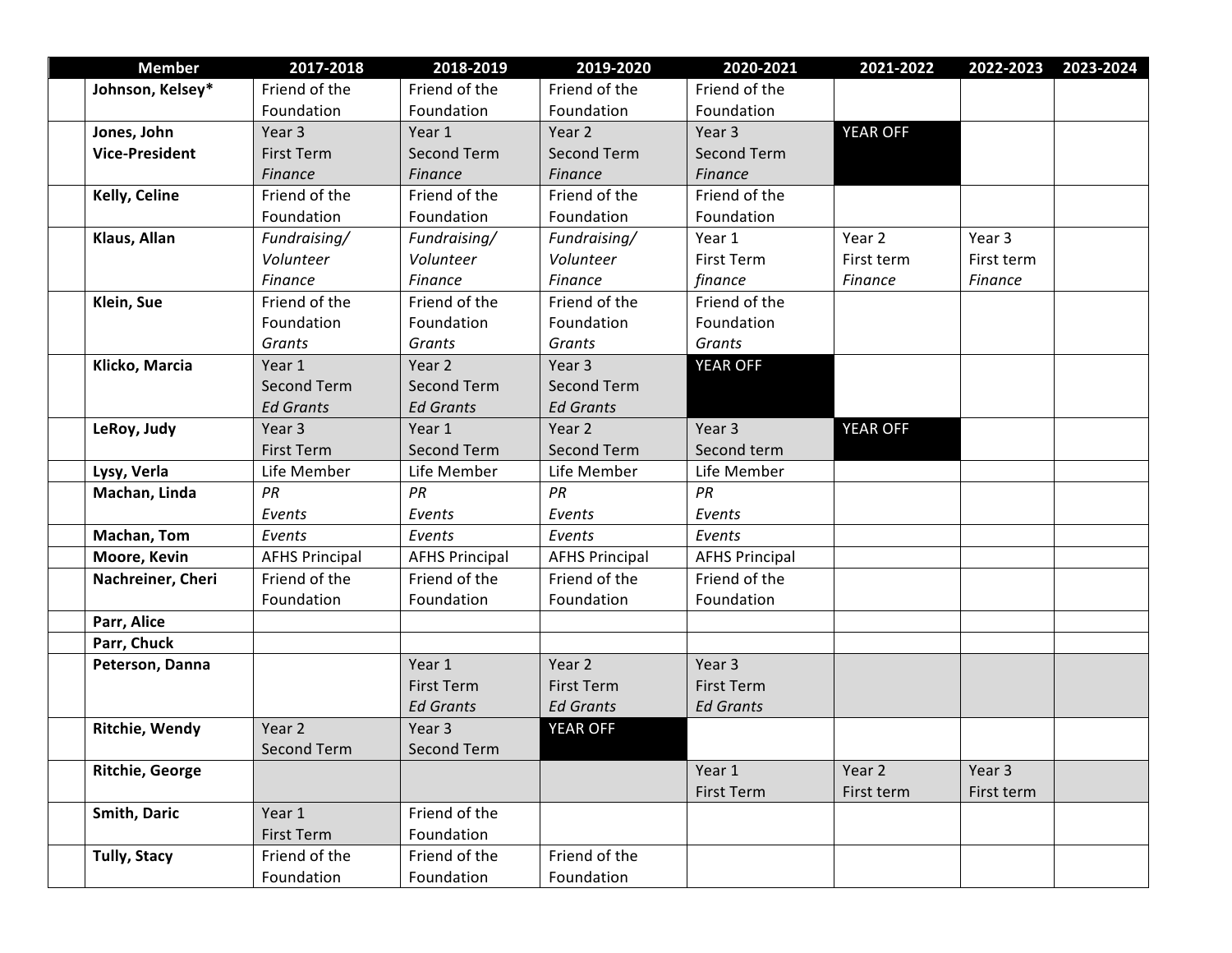| <b>Member</b>         | 2017-2018         | 2018-2019     | 2019-2020      | 2020-2021      | 2021-2022 | 2022-2023 | 2023-2024 |
|-----------------------|-------------------|---------------|----------------|----------------|-----------|-----------|-----------|
|                       | Hall of Fame      | Hall of Fame  | Hall of Fame   |                |           |           |           |
| Wachholz, Deb         | Year 3            | Year 1        | Year 2         | Year 3         | YEAR OFF  |           |           |
| <b>Treasurer</b>      | <b>First Term</b> | Second Term   | Second Term    | Second Term    |           |           |           |
|                       | PR                | PR            | PR             | PR             |           |           |           |
|                       | <b>Finance</b>    | Finance       | <b>Finance</b> | finance        |           |           |           |
| <b>Wagner, Bev</b>    | Events            | Events        | Events         | Events         |           |           |           |
|                       | Fundraising/      | Fundraising/  | Fundraising/   |                |           |           |           |
|                       | Volunteer         | Volunteer     | Volunteer      |                |           |           |           |
| <b>Wagner, Harvey</b> | Events            | Events        | Events         | Events         |           |           |           |
|                       | <b>Finance</b>    | Finance       | Finance        | <b>Finance</b> |           |           |           |
| Wallendal, Paula      | Friend of the     | Friend of the | Friend of the  |                |           |           |           |
|                       | Foundation        | Foundation    | Foundation     |                |           |           |           |
| <b>Wetzel, Tom</b>    | <b>FAC</b>        | <b>FAC</b>    | <b>FAC</b>     | <b>FAC</b>     |           |           |           |
|                       | Events            | Events        | Events         | Events         |           |           |           |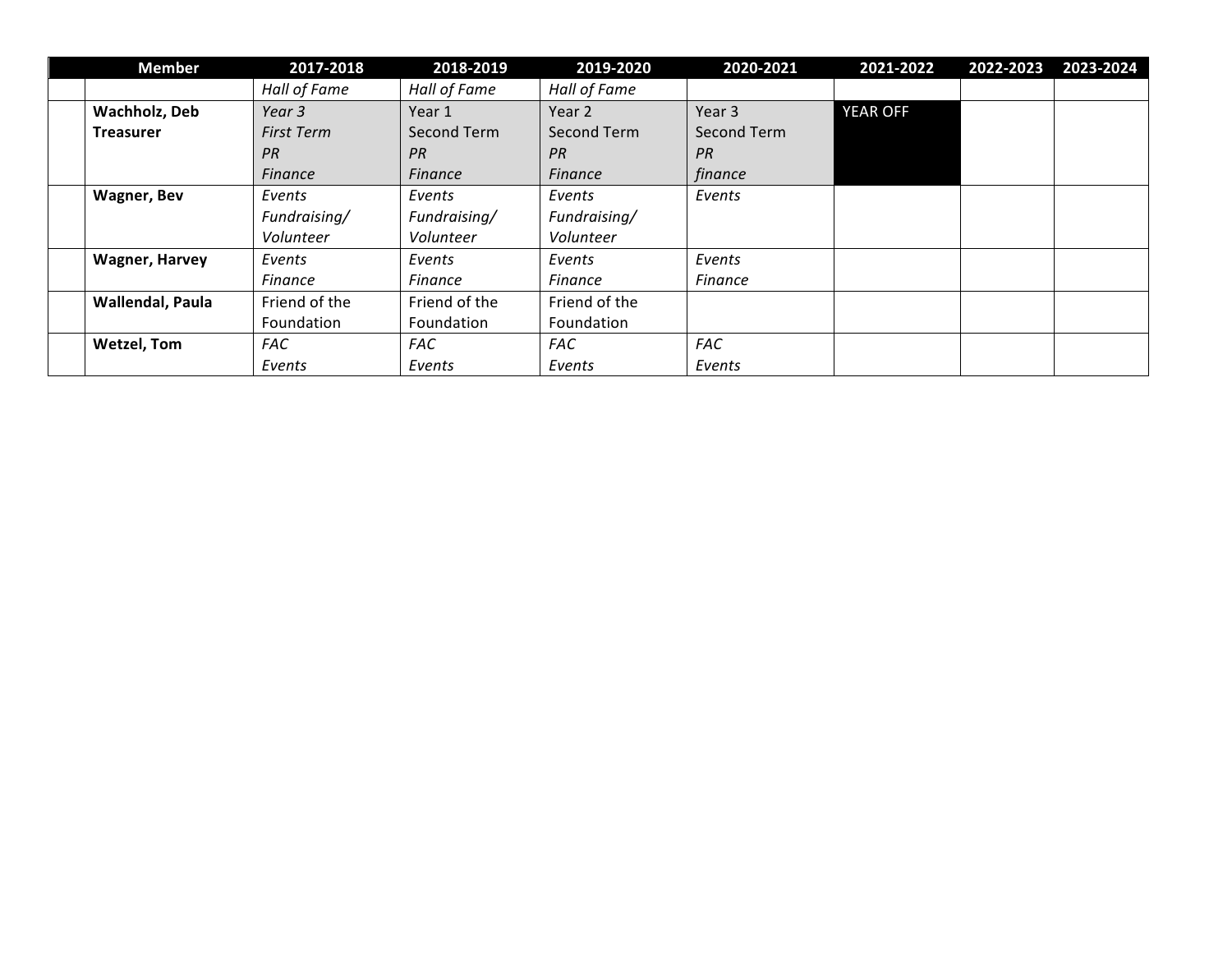# **Committee Assignments/Tasks July 2019-June 2020**

#### **Finance Committee**

(Monthly Financial Reports, Market Reports, Audits, Accounts Payable/Receivable, Donor Wall Records/Communicates with Public Relations for Donor Wall Updates on Web Page)

Deb Wachholz, Foundation Treasurer John Jones, Financial Advisor Harvey Wagner, Financial Advisor Marge Edwards, Donor Wall Records Allan Klaus, Foundation member Kevin Beaver, Foundation President \*Jason Hohenstein, Financial Advisor/Friend of the Foundation Aaron Hoernke, Financial Advisor

#### **Public Relations/Communication Committee**

#### **(Works on Web Page, Facebook, Press Releases, Brochure Updates, Radio and Newspaper Advertisements)**

**\***Maureen Hauswald (Press Releases, Brochures) \*Linda Machan (FAC Web Updates, FAC Updates, FAC Brochures) Laurie Inda (Website) Deb Wachholz (Advertisements/Community Speaker)

#### **Scholarship**

**(Presents scholarships on Senior Awards Night)** Deb Wachholz

**Classroom Grants/Educational Projects**

**(Reviews staff grant requests and makes recommendations to the Foundation for approval.)** 

Lisa Curless **\***Dawn Hammond \*Dana Johnson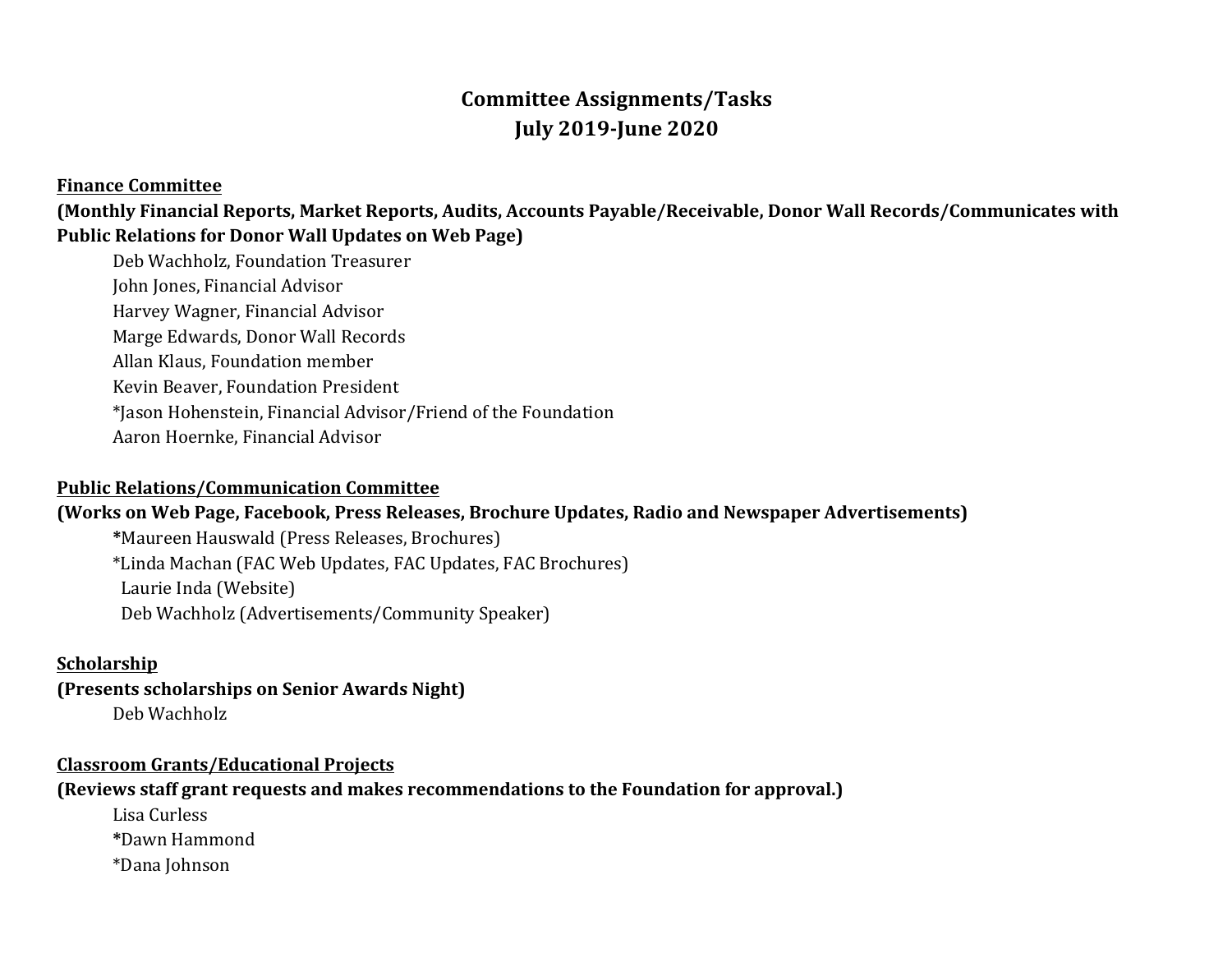## \*Marcia Klicko Danna Peterson

#### **Nominating Committee**

**(Recruits new members and organizes ballot and candidates for the Annual Meeting, Updates Membership/Term Lists)** 

Kevin Beaver Marge Edwards (Membership and Term Lists)

#### **Fundraising/Volunteer Committee**

### **(Organizes various fundraisers, works with Public Relations on communication needs, recruit volunteers)**

Allan Klaus Bob Garnett \*Myrna Garnett \*Bev Wagner \*Tania Bonnett (Dairy Breakfast)

## **Events Committee**

(Works on scheduling performances sponsored by the Foundation and seeks sponsorship from community partners.)

| *Linda Machan       | <i>*Tom Wetzel</i> |
|---------------------|--------------------|
| <i>*</i> Tom Machan | Darlene Hovorka    |
| *Bob Goodhue        | Marge Edwards      |
| *Bey Wagner         | *Marty Hillert     |
| *Harvey Wagner      | Laurie Inda        |
| Lisa Curless        |                    |

#### **Historian**

**Maintains scrapbooks** NEEDED

## **Grant Writing Committee**

**(There are opportunities such as the Our Town Grant, but it's a big project with reports that continue for several years. If we** decide to write a grant like this, we need assistance from someone who has done grant writing successfully. At this point, we are on hold as the Federal budget may not fund this grant again.)